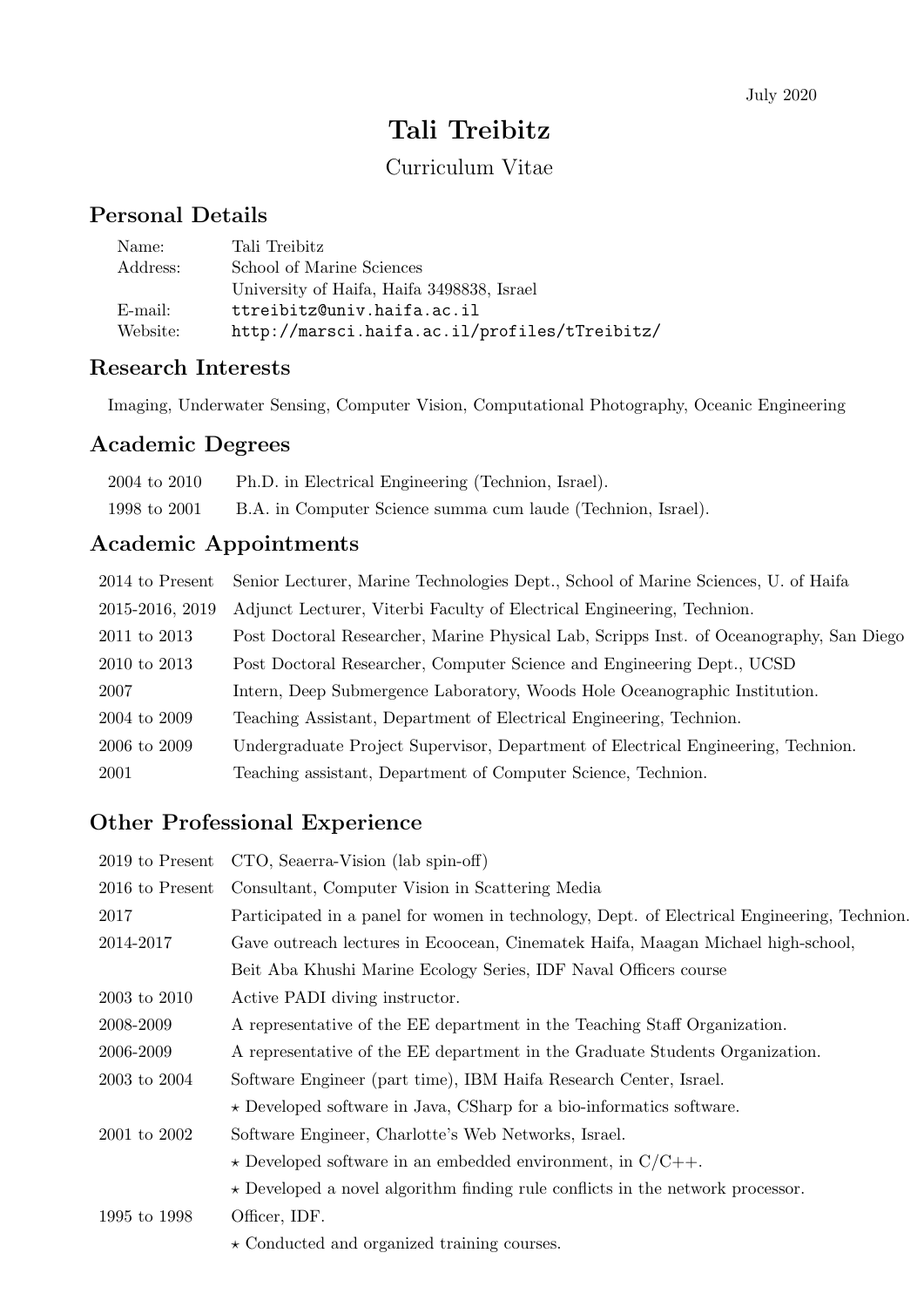### Awarded Grants

2015 Schulich Equipment Grant, "Custom in situ microscope, 15000\$, PI 2015-2017 Israeli Ministry of National Infrastructures, Energy, and Water Resources, "Development of an underwater imaging system for microscopic particles", 3 years, 45000\$, PI. 2016 German-Israeli Foundation for Scientific Research and Development, "Developing an Underwater Imaging System for Micropollution",  $20000\epsilon$ , PI 2016-2018 Ministry of Science, Technology and Space, "Developing new methodologies for quantifying biological sediment resuspension in the sea and for studying its dynamics", 2000000 NIS, co-PI 2016-2018 Ministry of Science, Technology and Space, "Our Eyes Beneath The Sea a Holistic AUV Based Framework for Visual Seafloor Surveys", 2400000 NIS, Lead PI 2016-2018 MAFAAT, Ministry of Defense– Research and Development Agency, "Autonomous Surface Vehicle", 300000 NIS, co-PI 2017 Israel Innovation Authority , "Improving Visibility in Underwater Images", 400000 NIS, Lead PI 2017-2019 European Union's Horizon 2020 research and innovation programme , "SYMBIOSIS- A Holistic Opto-Acoustic System for Monitoring Marine Biodiversities", co-PI 2017-2019 Ministry of Defense– Research and Development Agency, "Launch and Retrieval System for Autonomous Underwater Vehicles", 300000 NIS, co-PI 2018 Israel Innovation Authority, "Improving Visibility in Underwater Images", 400000 NIS, PI 2018-2021 Israeli Science Foundation, "Image Dehazing under Strong Nonuniformities", 1000000 NIS, Lead PI 2018-2020 Israel Nature and Parks Authority and Yad Hanadiv, "Cost effective baseline and monitoring for rocky marine protected areas (MPAs) at the edge of the Israeli Mediterranean shelf", 200000 NIS, co-PI 2019-2021 Ministry of Science, Technology and Space, "3D Optical Obstacle Avoidance for Autonomous Underwater Vehicles in Complex Environments", 2000000 NIS, Lead PI 2019-2021 Ministry of National Infrastructures, Energy, and Water Resources, "Wide-Scale Autonomous Monitoring of Benthic Zones Through Advanced 3D Photogrammetry", 165000 NIS, PI 2019 Microsoft Artificial Intelligence for Earth, "Artificial Intelligence for Coral Reef Mapping", 20000\$ 2020 Data Science Center seed funding grant, "Multi Modal Registration of Synthetic Aperture Sonar and Optical Images", 10000\$ 2020 Data Science Center data acquisition grant, "Collection and automated annotation of marine megafauna footage obtained by unmanned aerial vehicles", 10000\$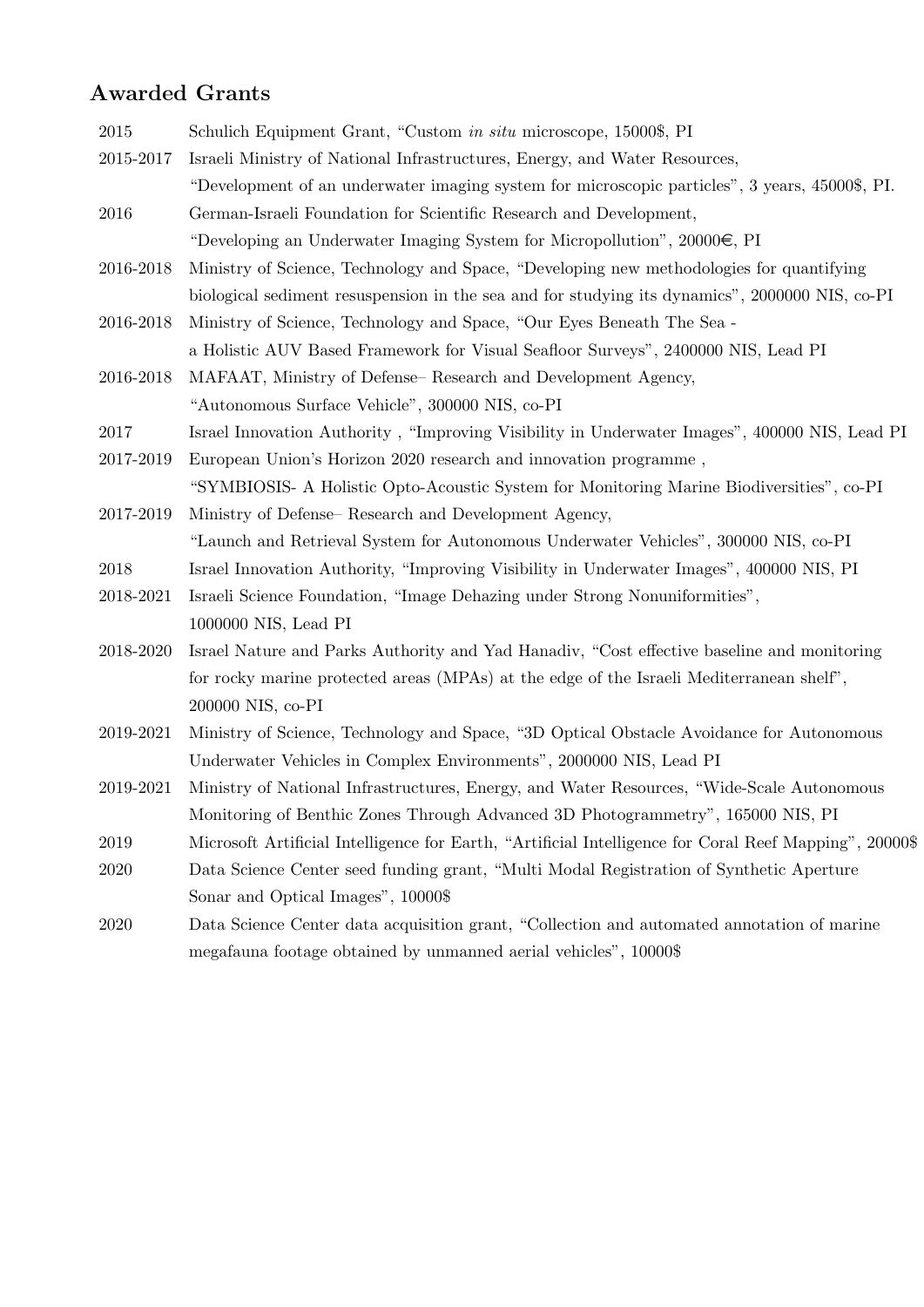# Teaching Activities

| $2018 - 2019$      | Dept. of Marine Technologies, School of Marine Sciences, University of Haifa,            |
|--------------------|------------------------------------------------------------------------------------------|
|                    | Lecturer of the course "Principles of Underwater Imaging"                                |
| 2018 - 2019        | Dept. of Marine Technologies, School of Marine Sciences, University of Haifa,            |
|                    | Lecturer of the course "Physics-Based Computer Vision in Scattering Media"               |
| 2015 - 2016, 2019  | Lecturer, Viterby Faculty of Electrical Engineering, Technion,                           |
|                    | "Applications and Algorithms in Computer Vision"                                         |
| $2007$ to $2009\,$ | Coordinator of the "Pixel-Club" - a colloquium forum of Technion researchers             |
|                    | in the fields of image processing and computer vision                                    |
| $2004$ to $2009\,$ | Teaching Assistant, Dept. of Electrical Engineering, Technion, in the following courses: |
|                    | - Biological Signals and Systems                                                         |
|                    | - Visual and Auditory Systems                                                            |
|                    | - Image Processing                                                                       |
|                    | - Imaging Systems for Computer Vision                                                    |
|                    | - Analysis and recognition in Images and Video                                           |
| $2006$ to $2009$   | Undergraduate Project Supervisor, Dept. of Electrical Engineering, Technion.             |
|                    | List of projects:                                                                        |
|                    | - Automatic Red-Eye Removal, Signal and Image Processing Lab                             |
|                    | - Underwater Computer Vision Camera, Computer Graphics and Multimedia Lab (CGM)          |
|                    | - A New Algorithm for Unsupervised Global and Local Color Correction, CGM                |
|                    | - Bad Visibility Image Enhancement Using Visual Servo,                                   |
|                    | Vision and Image Science Lab (VISL)                                                      |
|                    | - Cleaning Marine Snow in Underwater Videos, VISL                                        |
|                    | - Detection and Classification of Lesions in Leaves, VISL                                |
|                    | - Image Enhancement in Scattering Media Based on the Human Visual System, VISL           |
|                    | - Fast Separation of Direct and Global Illumination, VISL                                |
|                    | - Backscatter Removal from Single Underwater Images, VISL                                |
| 2001               | Teaching Assistant, Dept. of Computer Science, Technion, in the course                   |
|                    | - Introduction to Computer Science                                                       |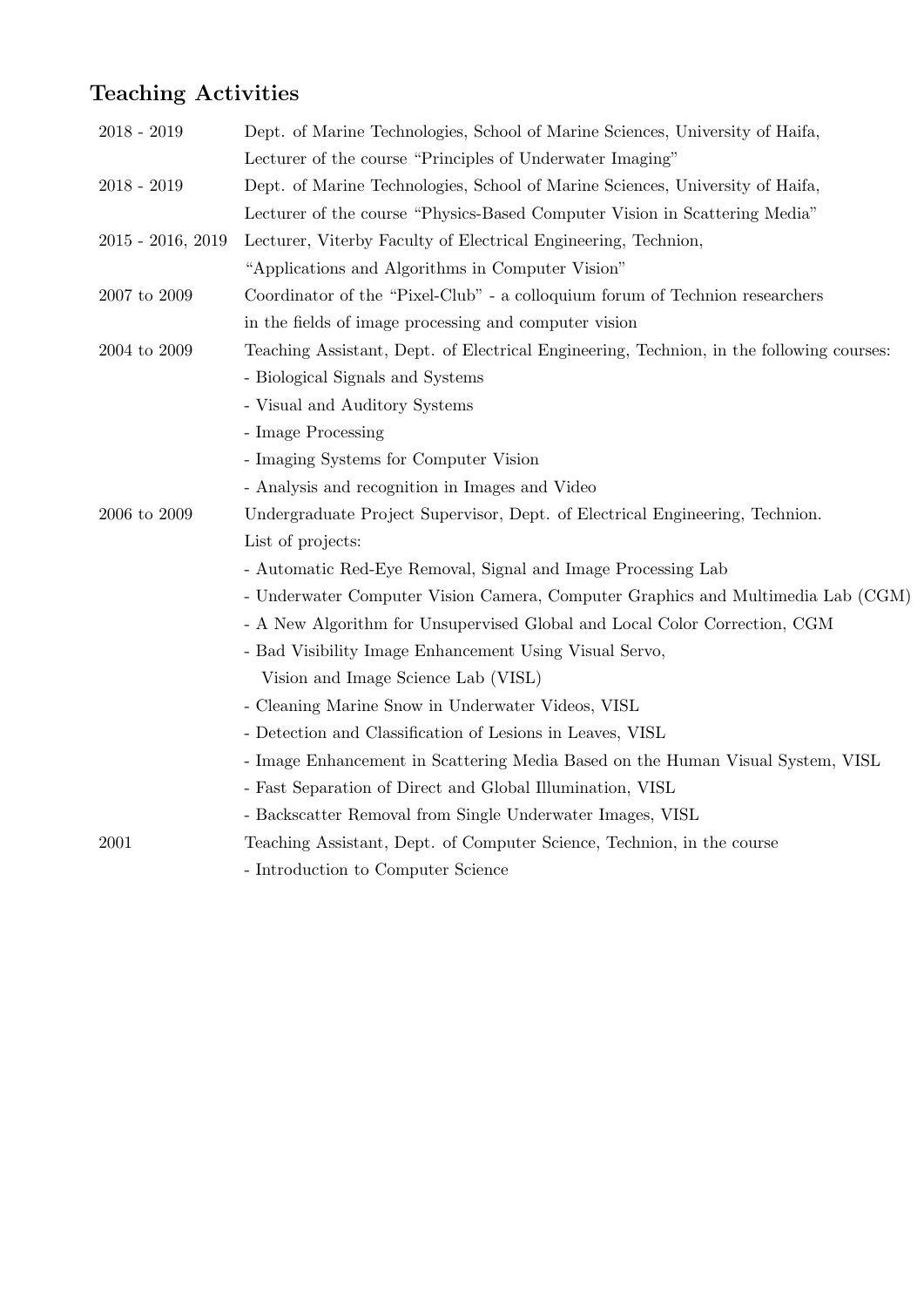#### Graduate Students

#### In progress

- 1. Ms. Naama Pearl, towards M.Sc.
- 2. Ms. Deborah Levy, towards M.Sc.
- 3. Ms. Judith Fischer, towards M.Sc.
- 4. Ms. Yelena Randall, towards M.Sc.
- 5. Mr. Matan Yuval, towards Ph.D.
- 6. Ms. Yael Bekerman, towards M.Sc.
- 7. Mr. Ohad Inbar, towards M. Sc.
- 8. Mr. Mordechai Goldberg, towards M. Sc.

#### Completed

- 1. Dr. Derya Akkaynak, Post doctoral researcher
- 2. Mr. Dotan Shreiber, M.Sc., "Developing a Novel Underwater Imaging Microscope for Quantifying Micro-Particles on the Sea Surface" , 2019
- 3. Mr. Eden Sassoon, M.Sc., "Flare in Interference-Based Hyperspectral Cameras", 2019
- 4. Mr. Yuval Goldfracht, M.Sc, "Variational Plane-Sweeping for Robust Multi-Image Alignment", 2019
- 5. Mr. Ori Spier, M.Sc.,"In Situ Target-Less Calibration of Turbid Media", 2017
- 6. Ms. Dana Berman, Ph.D.,"Seeing Further" ,2017
- 7. Ms. Adi Zweifler, M.Sc., "Analyzing Distribution of Coral Recruits using Fluorescence Imaging", 2017

#### Research Deployments

- University National Oceanographic Laboratory System (UNOLS) Chief Scientist Early-Career Training Cruise, fully funded fellowship for the 7-day cruise and pre-cruise training (October 2013).
- Gump South Pacific Research Station, Moorea, French Polynesia, April 2011 & April 2012
- Smithsonian Tropical Research Institute, Bocas Del Toro, Panama, September 2011
- Waitt Foundation Research Boat, Totoya Reef, Fiji, June 2011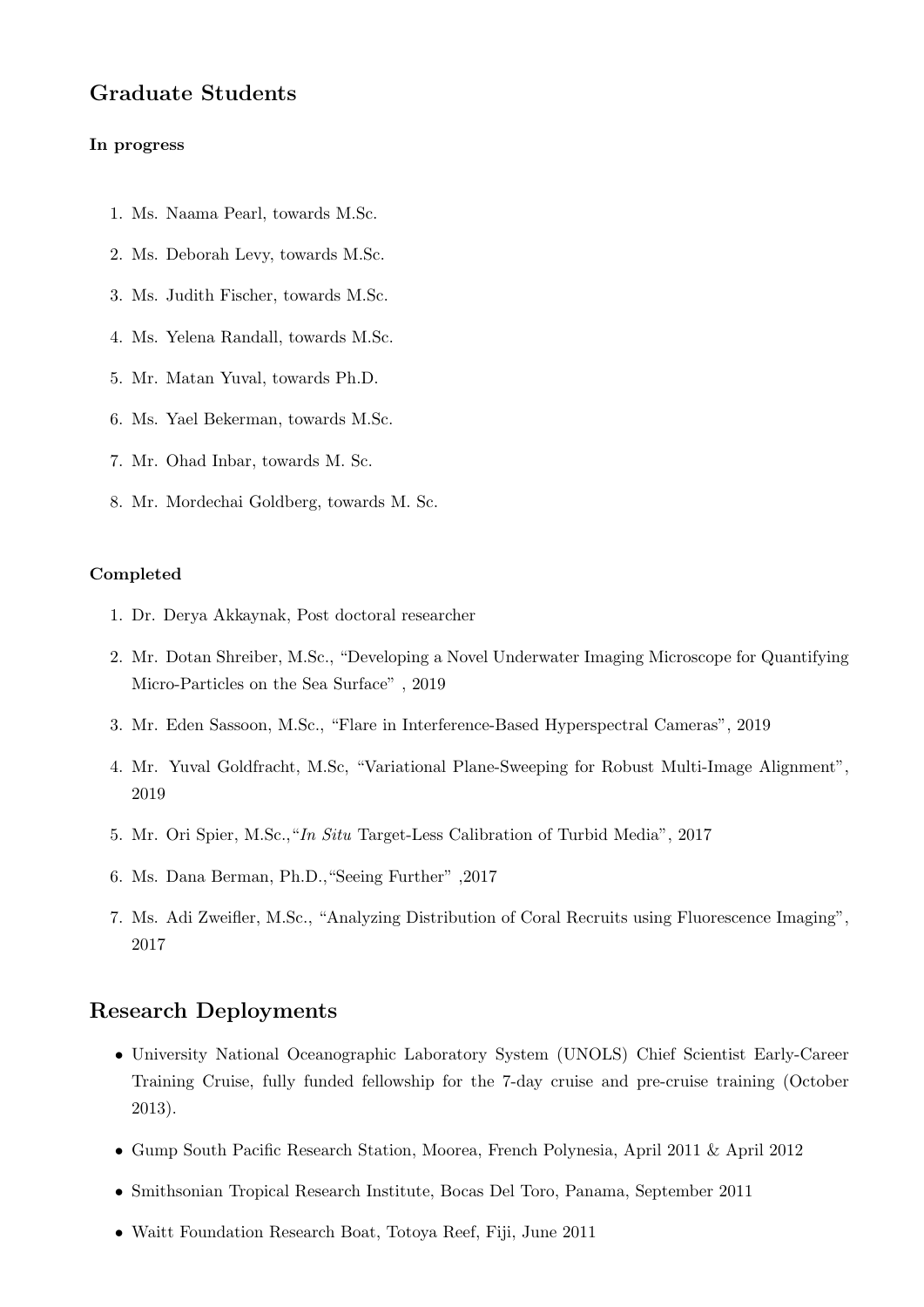# Public Professional Activities

- Program Committee, ICCP 2019
- Associate Editor, Journal of Visual Communication and Image Representation, 2017-present
- Organizing committee, Marine Imaging Workshop Kiel 2017, Canada 2019
- Web and Publicity Chair, IEEE Conference on Computer Vision and Pattern Recognition (CVPR) 2016.
- Oceans'13 MTS/IEEE San Diego "Imaging and Vision" Session Chair.

• Reviewer for: J. of Oceanographic Engineering; Applied Optics; IEEE Transactions on Pattern Analysis and Machine Intelligence; IEEE International Conferences on Computer Vision (ICCV); IEEE Conference on Computer Vision and Pattern Recognition (CVPR); European Conference on Computer Vision (ECCV); IEEE International Conferences on Computational Photography (ICCP); J. of Visual Communication and Image Representation; ACM SIGGRAPH conference on Computer Graphics Asia; Nature Scientific Reports, IEEE conference on Robotics and Automation (ICRA), Limnology and Oceanography: Methods;

- $\star$  ECCV 2012 Outstanding Reviewer Award.
- Memberships: Marine Technology Society, member.
- CVF, member.

### Awards and Honors

- University National Oceanographic Laboratory System (UNOLS) Chief Scientist Early-Career Training Cruise, fully funded fellowship for the 7-day cruise and pre-cruise training (2013).
- European Conference for Computer Vision (ECCV) 2012 Outstanding Reviewer Award.
- Awardee of the Weizmann Institute of Science National Postdoctoral Award Program for Advancing Women in Science, 2010.
- Ollendorf Fellow, 2009.
- Google Europe Anita Borg Scholarship Recipient, 2009.
- Google Europe Anita Borg Scholarship Finalist, 2008.
- HP Fellow, 2008.
- Technion Excellence Program, Fellow, 1998-2001. (1.7% of Technion students, monthly stipend and exemption from tuition)
- Excellence Awards from the President of the Technion, 4 times, 1998-2000.
- Technion CS Faculty Excellence Award for overall achievements, 2000.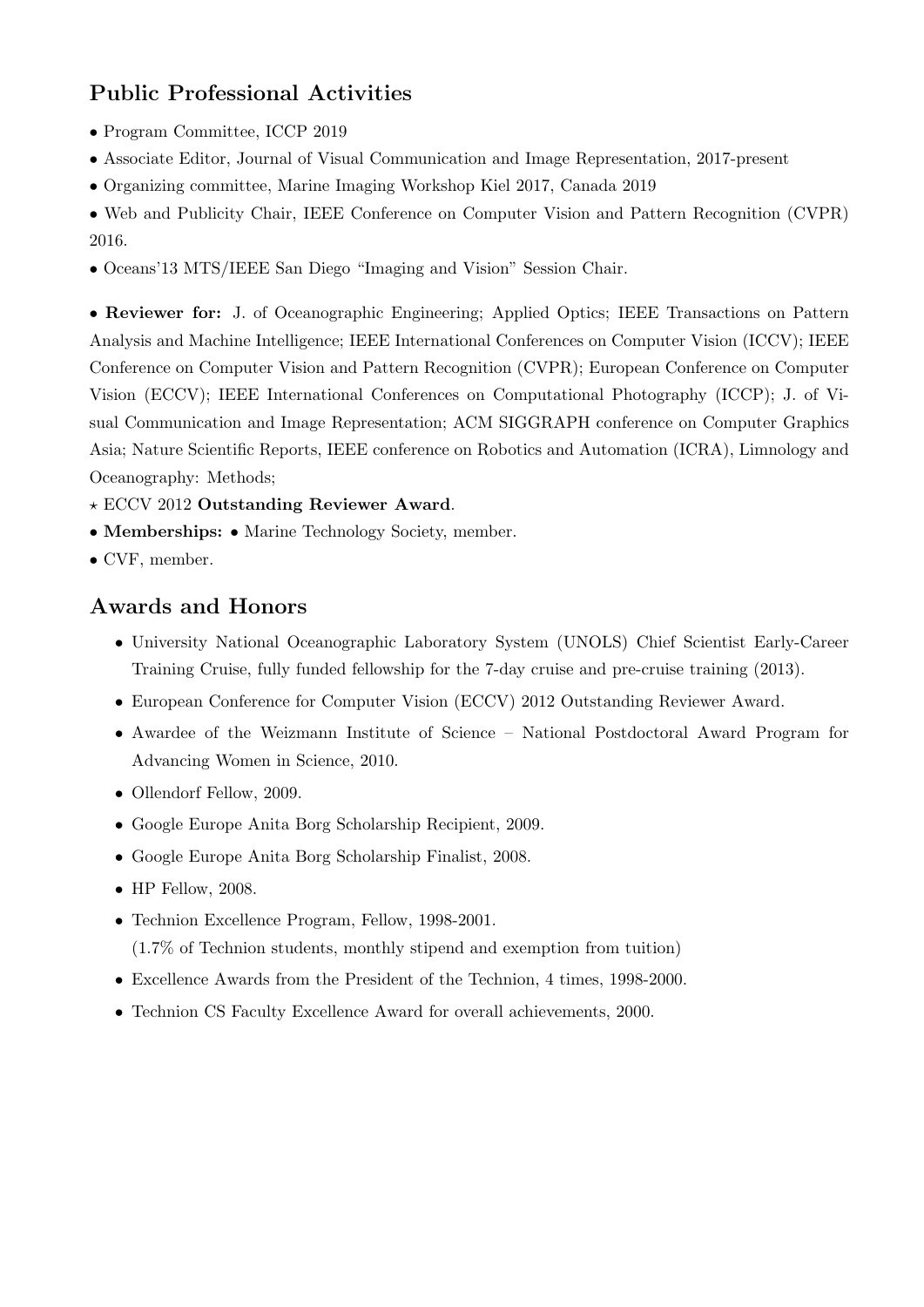#### Peer Reviewed Publications:

? The IEEE Conference on Computer Vision and Pattern Recognition (CVPR), International Conference for Computer Vision (ICCV), and European Conference for Computer Vision (ECCV) are major competitive computer vision conferences, in which full-length papers undergo a rigorous double-blind review process (the authors and reviewers are anonymous throughout the review process). Acceptance is typically tougher than in journals. Acceptance rate is typically around 22%, with 4% for orals.

- 1. Y. Bekerman, S. Avidan, T. Treibitz, "Unveiling Optical Properties of Underwater Images," IEEE International Conference on Computational Photography, 2020
- 2. D. Berman, D. Levy, S. Avidan, T. Treibitz, "Underwater Single Image Color Restoration Using Haze-Lines and a New Quantitative Dataset,," IEEE Trans. on Pattern Analysis and Machine Intelligence 2020.
- 3. E. Sassoon, Y.Y. Schechner, T. Treibitz, "Flare in Interference-Based Hyperspectral Cameras," IEEE International Conference on Computer Vision (ICCV) 2019.
- 4. I. Alonso, M. Yuval, G. Eyal, T. Treibitz, A. C. Murillo, "CoralSeg: Learning coral segmentation from sparse annotations," Journal of Field Robotics, 2019
- 5. A. Vainiger, Y.Y. Schechner, T. Treibitz, A. Avni, D.S. Timor , "Optical Wide-Field Tomography of Sediment Resuspension,", Optics Express, 2019
- 6. D. Akkaynak, T. Treibitz, "Sea-thru: A Method to Remove Water From Underwater Images,", IEEE Computer Vision and Pattern Recognition (CVPR) 2019.
- 7. D. Berman, T. Treibitz, S. Avidan "Single Image Dehazing Using Haze-Lines,", IEEE Trans. Pattern Analysis and Machine Intelligence (PAMI), 2018.
- 8. H. Allaka, D. Levy, T. Treibitz and M. Groper "Vision-aided Speed Modulation System to Enhance Seaworthiness of Autonomous Planing Crafts," Proc. IEEE 15th Workshop on Positioning, Navigation and Communication (WPNC), 2018.
- 9. D. Levy, Y. Belfer, E. Osherov, E. Bigal, A. P. Scheinin, H. Nativ, D. Tchernov, T. Treibitz, "Automated Analysis of Marine Video With Limited Data," CVPR Workshop on Automated Analysis of Marine Video for Environmental Monitoring, 2018.
- 10. D. Akkaynak, T. Treibitz, "A Revised Underwater Image Formation Model," IEEE Computer Vision and Pattern Recognition (CVPR) 2018.
- 11. I. Alonso, A. Cambra, A. Muñoz, T. Treibitz, A. C. Murillo, "Coral-Segmentation: Training Dense Labeling Models with Sparse Ground Truth,", ICCV first international workshop on Visual Wildlife Monitoring (VWM), 2017.
- 12. A. Zweifler, D. Akkaynak, T. Mass, T. Treibitz, "Analyzing Distribution of Coral Recruits using Fluorescence Imaging," Frontiers in Marine Science, 2017.
- 13. T. Schoening, J. Durden, I. Preuss I, A. A. Branzan, A. Purser, B. De Smet, C. Dominguez-Carrio, C. Yesson, D. De Jonge, D. Lindsay D, J. Schulz, K. Möller, K. Beisiegel, L. Kuhnz, M. Hoeberechts, N. Piechaud, S. Sharuga, T. Treibitz, "Report on the Marine Imaging Workshop 2017," Research Ideas and Outcomes 3: e13820, 2017
- 14. D. Berman, T. Treibitz, S. Avidan, "Diving into Haze-Lines: Color Restoration of Underwater Images," British Machine Vision Conference, 2017.
- 15. D. Akkaynak, T. Treibitz, T. Shlesinger, R. Tamir, Y. Loya, D. Iluz, "What Is the Space of Attenuation Coefficients in Underwater Computer Vision?," IEEE Computer Vision and Pattern Recognition (CVPR) 2017.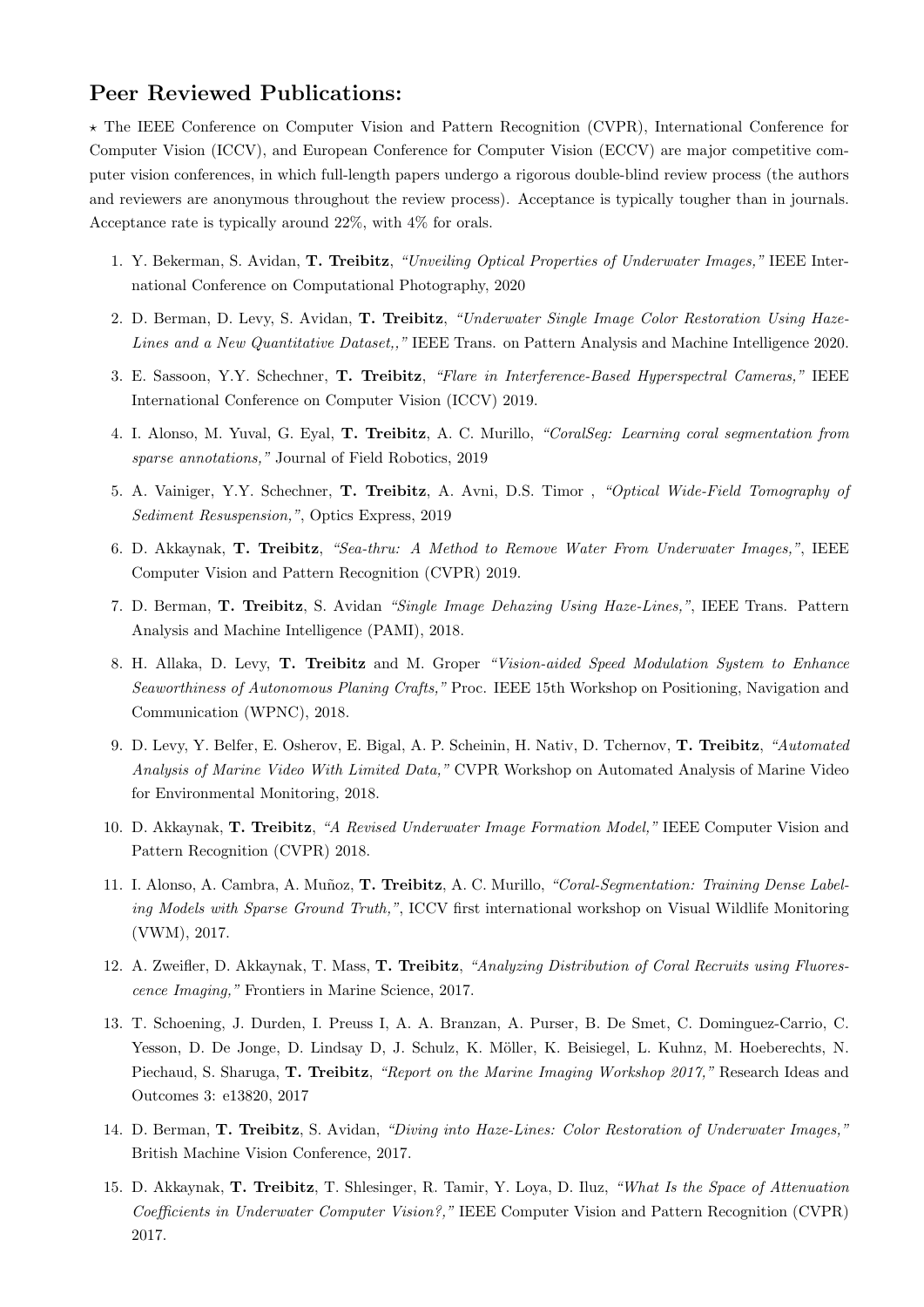- 16. O. Spier, T. Treibitz, G. Gilboa, "In Situ Target-Less Calibration of Turbid Media," IEEE International Conference Computational Photography, 2017, oral.
- 17. D. Berman, T. Treibitz, S. Avidan, "Air-Light Estimation Using Haze-Lines," IEEE International Conference Computational Photography, 2017, oral.
- 18. B. P. Neal, A. Khen, T. Treibitz, O. Beijbom , G. O'Connor, M. A. Coffroth, N. Knowlton, D. Kriegman, B. G. Mitchell, D. I. Kline, "Caribbean massive corals not recovering from repeated thermal stress events during 2005-2013," Ecology and Evolution, 7(5), pp.1339-1353, 2017.
- 19. Z. Murez, T. Treibitz, D. Kriegman, R. Ramamoorthi, "Photometric Stereo in a Scattering Medium," IEEE Trans. on Pattern Analysis and Machine Intelligence (PAMI), 2016.
- 20. A. D. Mullen\*, T. Treibitz\*, P. L. D. Roberts, E. L. A. Kelly, R. Horwitz, J. E. Smith, J. S. Jaffe, "Underwater Microscopy for In Situ Studies of Benthic Ecosystems," , Nature Communications, vol. 7, 2016.
- 21. D. Berman, T. Treibitz, S. Avidan, "Non-Local Image Dehazing," IEEE Computer Vision and Pattern Recognition (CVPR) 2016, spotlight.
- 22. O. Beijbom, T. Treibitz, D. I. Kline, G. Eyal, A. Khen, B. P. Neal, Y. Loya, B. G. Mitchell, D. Kriegman, "Improving Automated Annotation of Benthic Survey Images Using Wide-Band Fluorescence," Nature Scientific Reports, 2016.
- 23. Y. Loya, G. Eyal, T. Treibitz, M. P. Lesser, R. Appeldoorn, "Theme section on mesophotic coral ecosystems: advances in knowledge and future perspectives," Coral Reefs, 2016.
- 24. Z. Murez, T. Treibitz, D. Kriegman, R. Ramamoorthi, "Photometric Stereo in a Scattering Medium," IEEE International Conference on Computer Vision (ICCV) 2015.
- 25. B. P. Neal, T. H. Lin, R. N. Winter, T. Treibitz, O. Beijbom, D. Kriegman, D. I. Kline, B. G. Mitchell, "Methods and measurement variance for field estimations of coral colony planar area using underwater photographs and semi-automated image segmentation," Environmental Monitoring and Assessment, 187:496, July 2015.
- 26. O. Beijbom, P. J. Edmunds, T-Y. Fan, C. Roelfsema, J. Smith, M. J. Dunlap, D. I. Kline, V. Moriarty, B. Neal, C-J. Tan, S. Chan, A. Chen, T. Treibitz, B. G. Mitchell, D. Kriegman, "Towards automated annotation of benthic survey images: variability of human experts and operational modes of automation,", PLOS One, 2015
- 27. G. Eyal, J. Wiedenmann, M. Grinblat, C. D'ÕAngelo, O. Ben-Zvi, E. Kramarsky-Winter, T. Treibitz, Y. Shaked, T. B. Smith, S. Harii, V. Denis, T. Noyes, R. Tamir, Y. Loya, "Spectral diversity and regulation of coral fluorescence in a mesophotic reef habitat in the Red Sea,", PLOS One, 2015
- 28. T. Treibitz, B. P. Neal, D. I. Kline, O. Beijbom, P. L. D. Roberts, B. G. Mitchell, D. Kriegman, "Wide Field-of-View Fluorescence Imaging of Coral Reefs," Nature Scientific Reports, 2015.
- 29. D. Akkaynak, T. Treibitz, B. Xiao, U. A. Gurkan, J. J. Allen, U. Demirci, and R. T. Hanlon "Use of commercial off-the-shelf (COTS) digital cameras for scientific data acquisition and scene-specific color calibration," , J. Optical Society of America A, Vol. 31, Issue 2, pp. 312-321, 2014.
- 30. T. Treibitz, Z. Murez, B. G. Mitchell, D. Kriegman, "Shape from Fluorescence," European Conference for Computer Vision (ECCV) 2012.
- 31. T. Treibitz, Y. Y. Schechner, "Turbid Scene Enhancement Using Multi-Directional Illumination Fusion," IEEE Trans. on Image Processing, Vol. 21, Issue 11, pp. 4662-4667, 2012.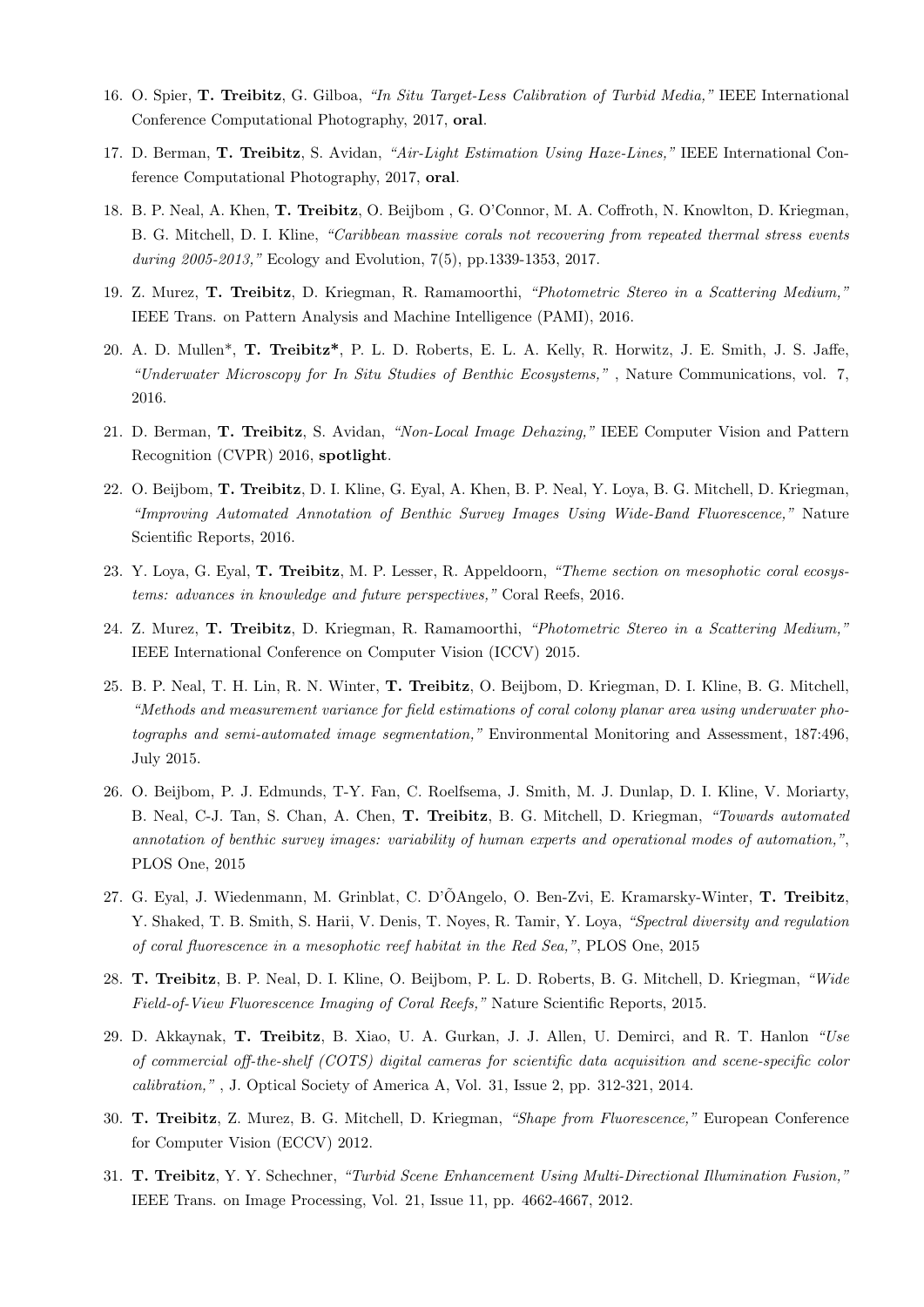- 32. T. Treibitz, Y. Y. Schechner, "Resolution Loss Without Imaging Blur," J. Optical Society of America A, Vol. 29, Issue 8, pp. 1516-1528, 2012.
- 33. F. Schroff\*, T. Treibitz\*, S. Belongie, D. Kriegman, "Pose, Illumination and Expression Invariant Pairwise Face-Similarity Measure via Doppelganger List Comparison," IEEE International Conference on Computer Vision (ICCV) 2011. \*Equal contribution.
- 34. T. Treibitz, Y. Y. Schechner, C. Kuntz, H. Singh, "Flat Refractive Geometry," IEEE Trans. on Pattern Analysis and Machine Intelligence, vol. 34, Issue 1, pp. 51-65, 2012.
- 35. T. Treibitz, Y. Y. Schechner, "Polarization- Beneficial for Visibility Enhancement?," IEEE Computer Vision and Pattern Recognition (CVPR) 2009, oral.
- 36. T. Treibitz, Y. Y. Schechner, "Active Polarization Descattering," IEEE Trans. on Pattern Analysis and Machine Intelligence, vol. 31, Issue 3, pages 385-399, 2009.
- 37. T. Treibitz, Y. Y. Schechner, "Recovery Limits in Pointwise Degradation," IEEE International Conference on Computational Photography 2009, oral.
- 38. T. Treibitz, Y. Y. Schechner, H. Singh, "Flat Refractive Geometry," IEEE Conference on Computer Vision and Pattern Recognition (CVPR) 2008, oral.
- 39. T. Treibitz, Y. Y. Schechner, "Instant 3Descatter," IEEE Conference on Computer Vision and Pattern Recognition (CVPR) 2006.

#### Thesis

T. Treibitz, Advisor: Dr. Y. Y. Schechner, "Geometry and Photometry of Imaging Through a Medium," Ph.D thesis in Electrical Engineering, Technion (2010).

#### Book Chapters

T. Treibitz, "Descattering," Computer Vision: A Reference Guide, Ed. Katsushi Ikeuchi, Springer, 2014.

#### Patents

- 1. D. Akkaynak, T. Treibitz, "Underwater Image Processing," Provisional submitted, May 2019.
- 2. D. Levy, Y. Goldfracht, A. Avni, T. Treibitz, "Model-free physics-based reconstruction of images acquired in scattering media," PCT submitted, September 2019.
- 3. D. Berman, T. Treibitz, S. Avidan, "Image Dehazing and Restoration," PCT submitted, April 2017.
- 4. O. Spier, T. Treibitz, G. Gilboa, " In Situ Target-Less Calibration of Turbid Media," PCT submitted, March 2017
- 5. T. Treibitz, Y. Y. Schechner, "Imaging system and methods for recovering object visibility," US patent 8350957, granted 2013.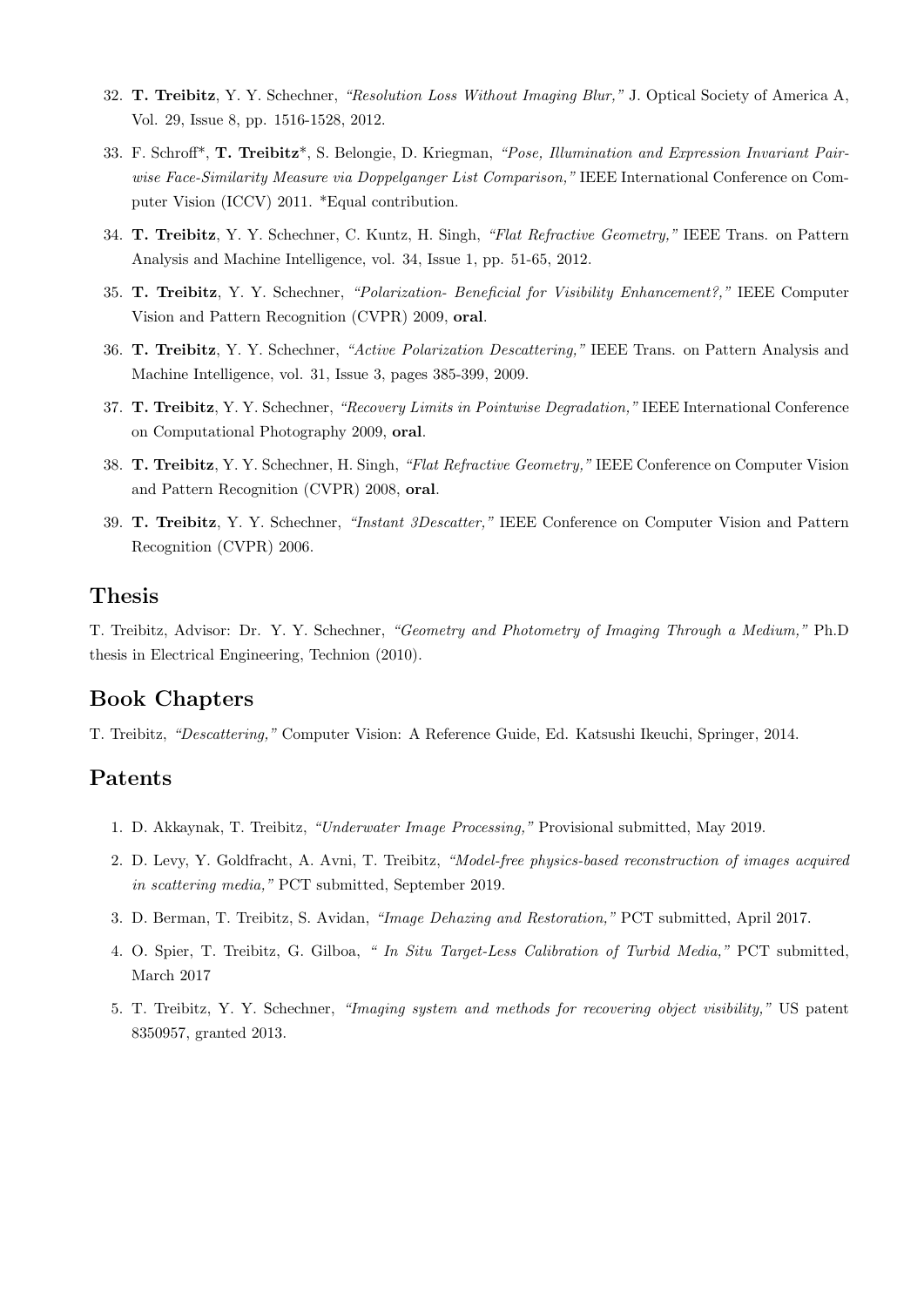#### Invited Talks in Conferences

- 2014 "Shape From Fluorescence", International Congress on Imaging Science, Tel Aviv, Israel
- 2015 "Computer Vision Methods for Autonomous Vehicles in the Marine Environment", Association for Unmanned Vehicle Systems International (AUVSI), Haifa, Israel
- 2016 "Underwater In Situ Microscopy", Optical Engineering Meeting, Jerusalem, Israel
- 2016 "How Can Computer Vision Advance Ocean Exploration?", Israeli Machine Vision Day, Tel Aviv, Israel
- 2016 *"Photometric 3D in the Ocean"*, Technion Center of Excellence Workshop on 3D, Haifa, Israel
- 2016 "Advances in Marine Imaging and Computer Vision", Marine Sciences Symposium, Nir Etzion, Israel
- 2017 "Optical Imaging in the Ocean", Marine Imaging Workshop, Kiel, Germany
- 2017 *"Optical Imaging in the Ocean"*, Computational Optical Sensing and Imaging, San Francisco, USA
- 2017 "Advanced Computer Vision Methods for Autonomous Underwater Vehicles", Association for Unmanned Vehicle Systems International (AUVSI), HaHotrim, Israel
- 2018 "Advanced Computer Vision Methods for Ecosystem Research", Eco-System Based Research in the Mediterrenean, Sdot Yam, Israel
- 2018 "Advanced Computer Vision Methods for Underwater Exploration", Workshop on Marine Technologies, Haifa, Israel
- 2019 "Our Eyes Beneath the Sea: Challenges in Underwater Imaging", BIRS Workshop on Computational Light Transport, Banff, Canada
- 2019 "Insights from the Deep: How Can we Improve Underwater Vision?", IEEE Computer Vision and Pattern Recogni (CVPR) workshop on Computational Cameras and Displays, Long Beach, USA

#### Other Conference Publications

- 1. T. Treibitz, "Underwater In Situ Microscopy," Extreme Imaging Workshop (ICCV), 2015.
- 2. T. Treibitz, "Our Eyes Beneath the Sea: Novel Underwater Imaging Systems," Blue Photonics, 2015.
- 3. T. Treibitz, "Advanced Optical Methods for Ocean Science," The Israeli Association for Aquatic Sciences meeting, 2014.

T. Treibitz, B. P. Neal, D. I. Kline, O. Beijbom, P. L. D. Roberts, B. G. Mitchell, D. Kriegman, "Wide Field-of-View Daytime Fluorescence Imaging of Coral Reefs," Marine Technological Society / IEEE Oceans, 2013.

- 4. T. Treibitz, B. P. Neal, P. Roberts, D. I. Kline, O. Beijbom, S. Belongie, B. G. Mitchell, J. Jaffe, D. Kriegman, "Wide Field of View Full Spectrum Fluorescence Imaging for Coral Ecology", International Coral Reef Symposium, 2012.
- 5. T. Treibitz, B. P. Neal, O. Beijbom, D. Kriegman, S. Belongie, D. I. Kline, B. G. Mitchell, "Underwater Color as a Source of Scientific Data for Coral Communities", American Society of Limnology and Oceanography Aquatic Sciences Meeting, 2011.